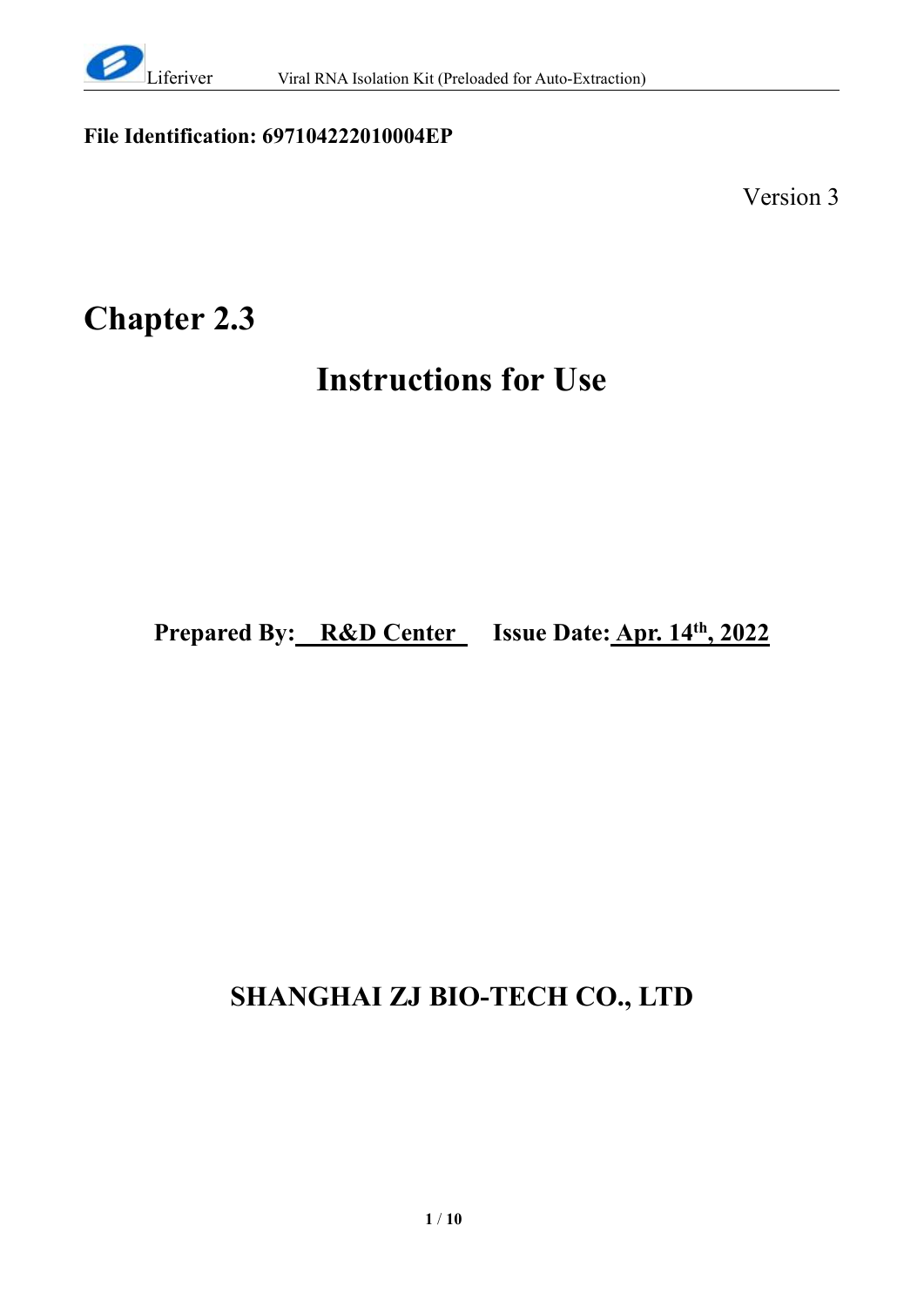

**Revision No.: ZJ0005 Issue Date: Apr. 14 th**

**, 2022 Model**:**MVR01**

## **Viral RNA Isolation Kit (Preloaded for Auto-Extraction)**

## *Instructions for Use*

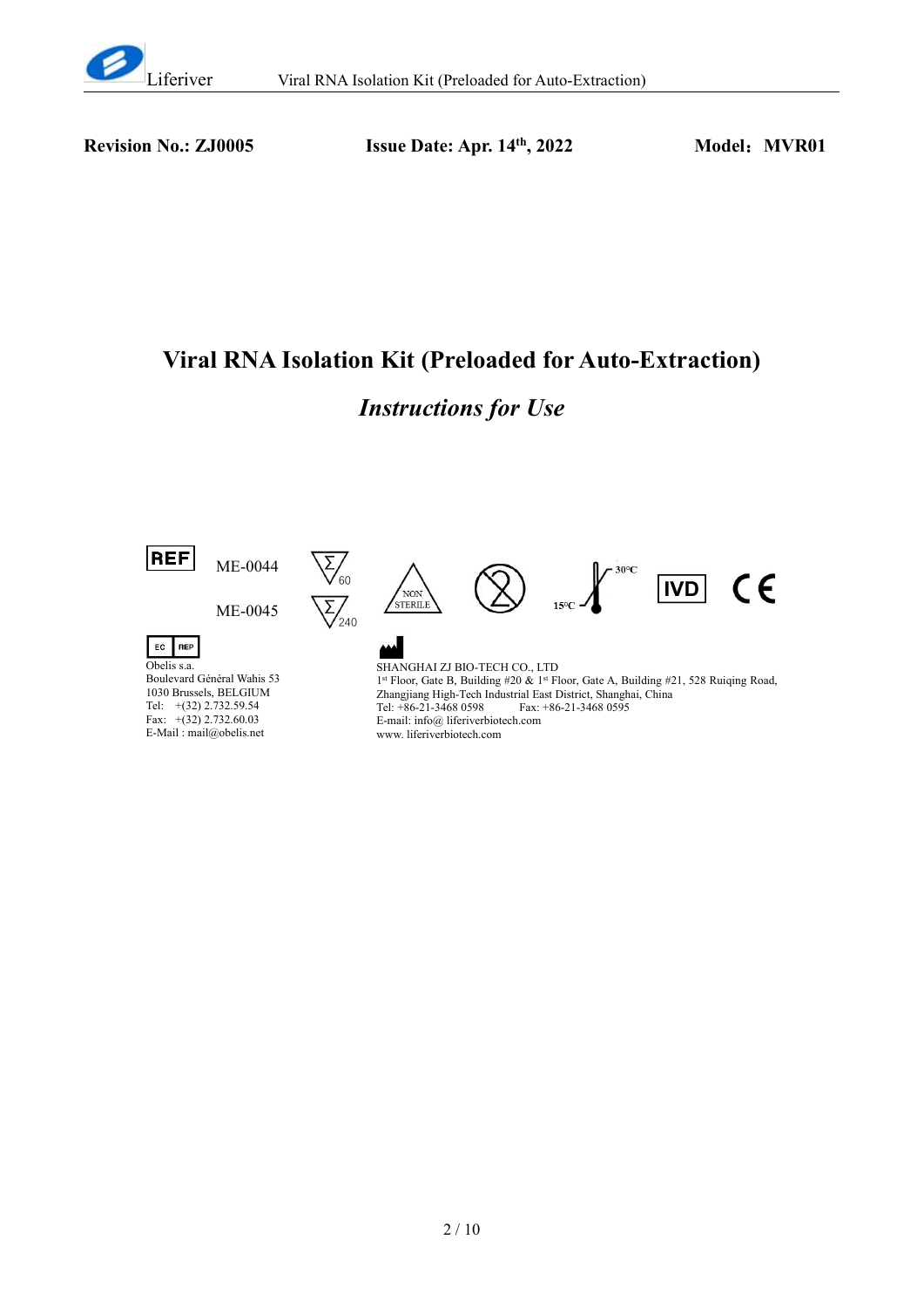

## **CONTENTS**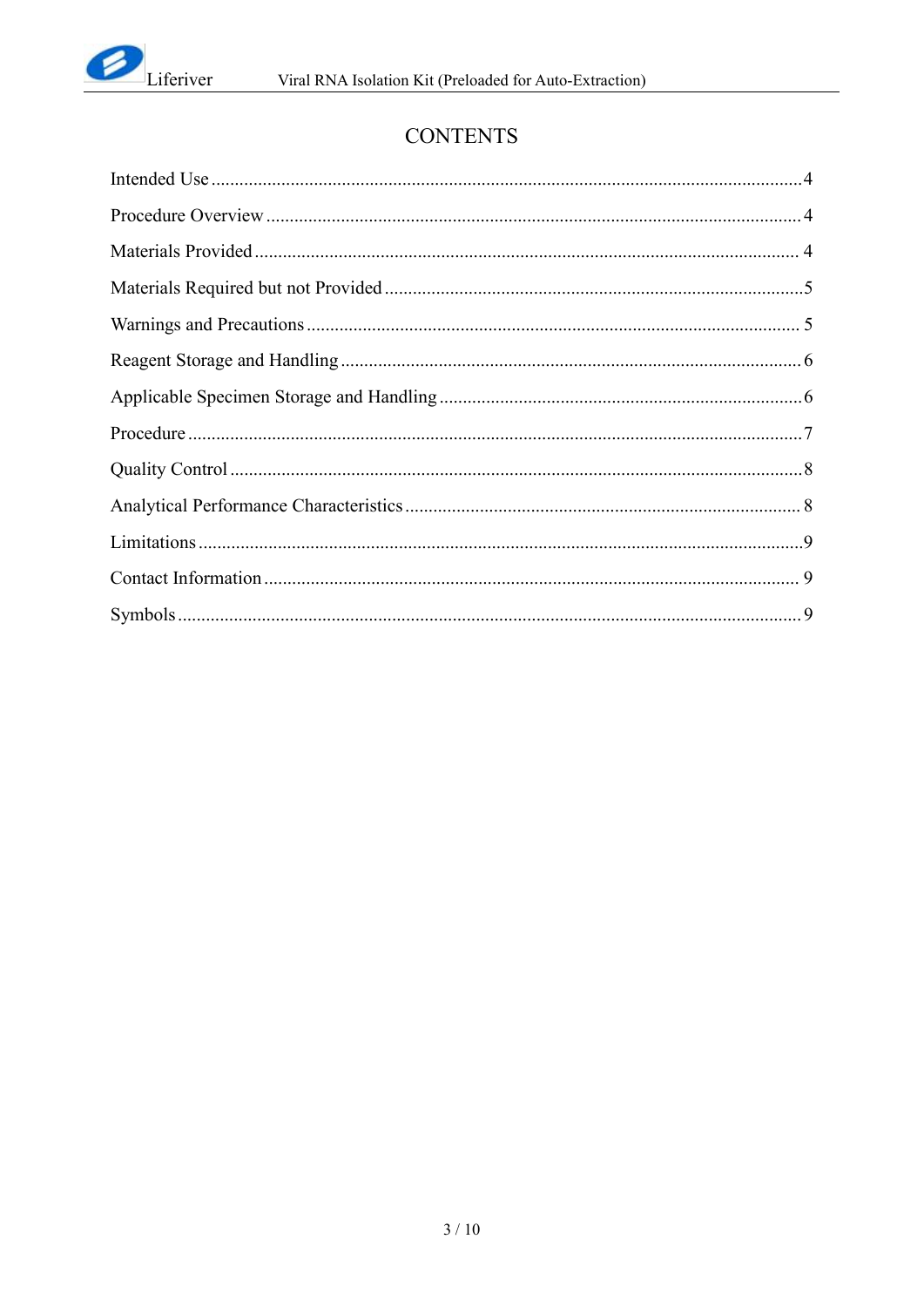#### <span id="page-3-0"></span>**Intended Use**

Viral RNA Isolation Kit (Preloaded for Auto-Extraction) utilizes magnetic particle technology for isolation and purification of pathogen's nucleic acids from biological specimens.

This kit can be used in combination with automated nucleic acid extraction systems. The product is intended to be used by professional users, such as technicians and physicians who are trained in molecular biological techniques.

Viral RNA Isolation Kit (Preloaded for Auto-Extraction) is intended for *in vitro* diagnostic use.

#### <span id="page-3-1"></span>**Procedure Overview**

With the effect of lysis buffer, the nucleic acids of pathogen were released and combined to Magnetic Cap. Then the Magnetic Cap with nucleic acids was transferred into washing buffer, proteins and other impurities were washed away. After that, Magnetic Cap was transferred into elution buffer, nucleic acids were eluted and transferred into centrifuge tube. It takes about 20 minutes to extract 36 samples at a time using this kit.

Note that this procedure recovers total nucleic acids, so if cells are present in the sample, cellular RNA/DNA will be recovered along with the viral RNA/DNA.

#### <span id="page-3-2"></span>**Materials Provided**

|                                | Amount                            |                                  |                                                                                    |
|--------------------------------|-----------------------------------|----------------------------------|------------------------------------------------------------------------------------|
| Component                      | $ME-0044$<br>$(60 \text{ preps})$ | ME-0045<br>$(240 \text{ preps})$ | <b>Property</b>                                                                    |
| Preloaded Plate<br>$(MVR01)$ † | 5 pieces                          | 20 pieces                        | It contains Lysis buffer, Washing buffer,<br>Elution buffer and RNA Binding Beads. |
| Magnetic Cap                   | 5 strips                          | 20 strips                        | Polypropylene                                                                      |
| Proteinase K                   | $1.3$ mL $\times$ 1               | $1.3 \text{ mL} \times 4$        | Protein                                                                            |
| Carrier RNA §                  | 1 tube                            | 1 tube $\times$ 4                | Protein                                                                            |
| Carrier RNA Buffer             | $600 \mu L \times 1$              | $600 \mu L \times 4$             | Tris buffer                                                                        |

#### **(Kit Components)**

Do not make Preloaded Plate frozen.

Lyophilized Carrier RNA can be stored at room temperature(15°C–30°C) until the expiration date on the kit box. Add 500 μL of Carrier RNA Buffer to each vial of lyophilized Carrier RNA and mix well before use. Once Carrier RNA Buffer has been added into Carrier RNA, this Carrier RNA solution should be divided into conveniently sized aliquots which can be stored at 2℃~8℃ for 6 months or-20℃ for 2 years. The maximum number of freezing and thawing is 2.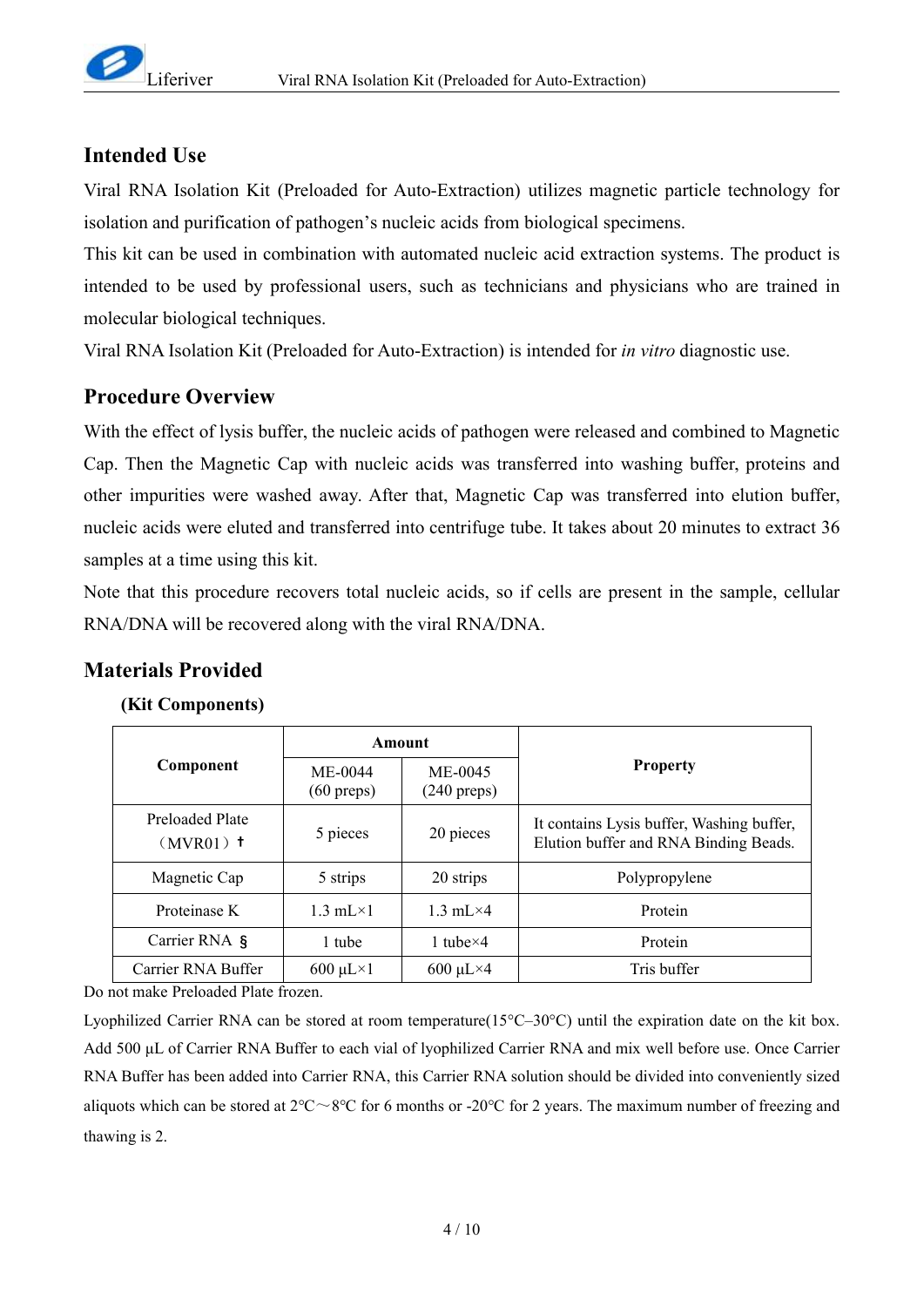

#### <span id="page-4-0"></span>**Materials Required but not Provided**

#### **(Equipment and Reagents to Be Supplied by User)**

1. Automated Nucleic Acid Extraction Instrument

After the samples and reagents added, place the Preloaded Plate in the Automatic Nucleic Acid Extraction Instrument, choose the correct extraction procedure (RNA Isolation 2), and the instrument will automatically complete the extraction of nucleic acids from different types of samples such as plasma, serum, swabs (nasopharyngeal and oropharyngeal swab) and Sputum. The product should be used only with the Automated Nucleic Acid Extraction Instrument shown as follows from Liferiver.



Figure 1. Automated Nucleic Acid Extraction Instrument (Liferiver, Cat. No. ZJYY-D-10019E), used with nucleic acid extraction reagents.

- 2. Centrifuge(with rotor for 2 ml tubes)
- 3. Silicone Cover (Liferiver, Cat. No. OHC0143)
- 4. Pipettes (adjustable)

5. Sterile pipette tips (pipette tips with aerosol barriers are recommended to help prevent cross-contamination)

- 6. 1.5 mL DNase/RNase-free tubes
- 7. Vortex mixer
- 8. Normal Saline

#### <span id="page-4-1"></span>**Warnings and Precautions**

1. Before working with RNA extraction, it is always a good idea to clean and disinfect the workbench before starting the experiment.

2. Wear laboratory gloves, which can protect you from the reagents and can protect the RNA from nucleases that are present on skin, for this procedure.

3.Use RNase-free filter pipette tips and tubes to handle the kit reagents, and avoid putting used tips into the reagent con6tainers.

4. Biological cabinet (negative pressure) or anti-contamination cover should be used during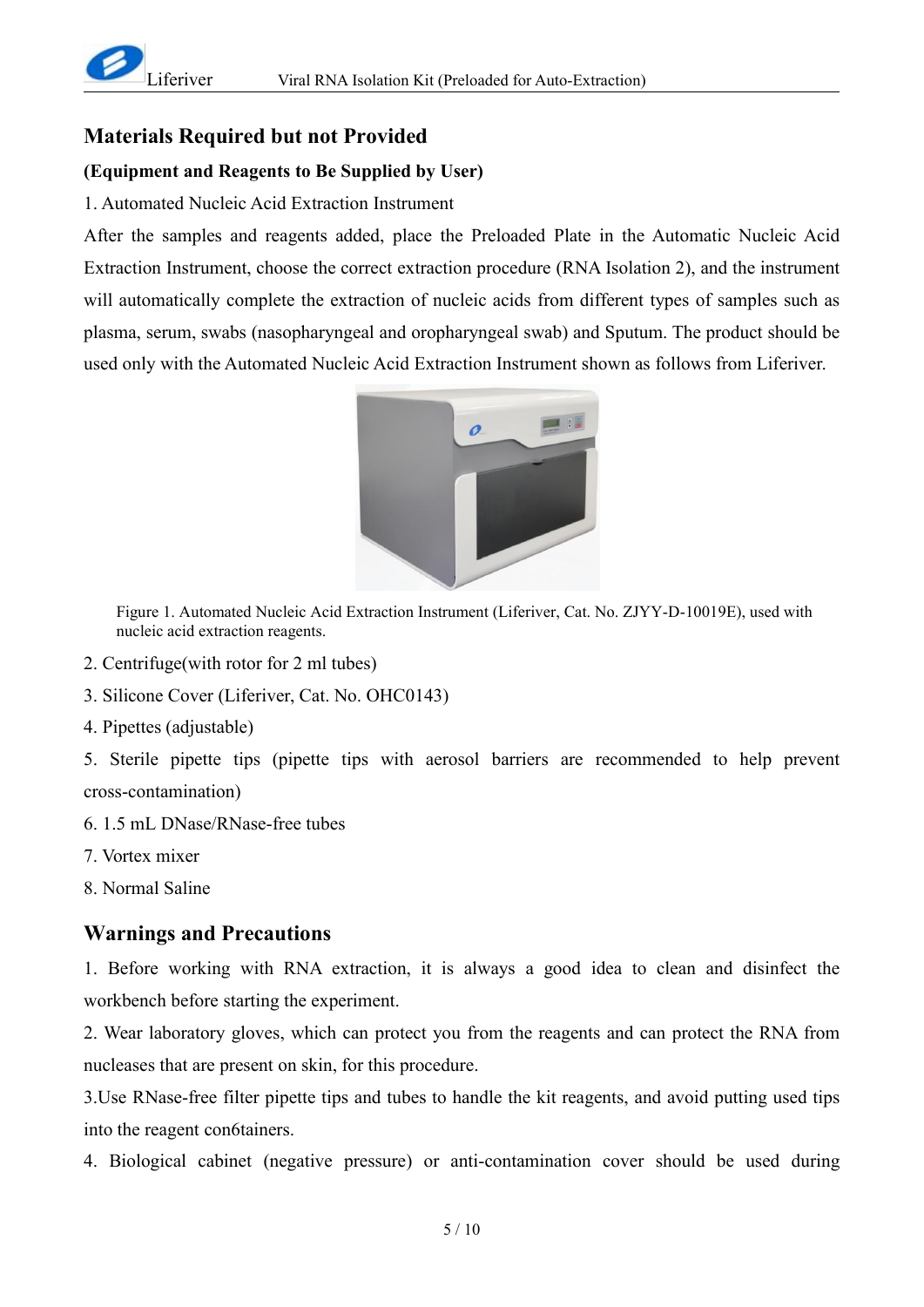experimental operation in order to prevent environmental contamination.

5. This experiment needs to be carried out by skilled operator.

6. Regularly clean and disinfect workbench and pipettes with 10% hypochlorous or 75% ethanol, and

use UV lamp or ozone to disinfect them for half an hour to one hour.

7. The reagents should be mixed at room temperature before using.

8. Don't mix up reagents of different lots. The kit shall be used within shelf-life period.

9. Improper transportation and storage of clinical samples may lead to poor extraction efficiency or even failure.

10. If reagents spill on skin, rinse with water immediately please.

11. All containers, reagent bottles, package and the remaining samples should be disposed of as medical waste.

12. If serious adverse events occur during use, please contact the manufacturer or the relevant competent authority, which is one of the Member State where the user is based.

#### <span id="page-5-0"></span>**Reagent Storage and Handling**

1. Do not make Preloaded Plate(**†**)frozen.

2. Lyophilized CarrierRNA (**§**) can be stored at room temperature(15℃–30℃) until the expiration date on the kit box. Add 500 μL of Carrier RNA Buffer to each vial of lyophilized Carrier RNA and mix well before use. Once Carrier RNA Buffer has been added into Carrier RNA, this Carrier RNA solution should be divided into conveniently sized aliquots which can be stored at  $2^{\circ}C \sim 8^{\circ}C$  for 6 months or -20 $\degree$ C for 2 years. The maximum number of freezing and thawing is 2.

3. Store at room temperature(15℃–30℃). The shelf life of the kit is 2 years. Both date of manufacture and the expiry date are indicated on the packaging.

#### <span id="page-5-1"></span>**Applicable Specimen Storage and Handling**

#### **1. Applicable Specimen**

The applicable specimens of the kit are as follows: plasma, serum, sputum, nasopharyngeal and oropharyngeal swab.

#### **2. Plasma**

Collect 4 mL whole blood into commercially available anticoagulant-treated tubes (Non-heparin anticoagulation). Cells are removed from plasma by centrifugation at 1000 g for 20 minutes at room temperature or by deposition at 4 ℃ for half an hour to one hour. The resulting supernatant is designated plasma. Transfer the liquid component (plasma) into a clean sterilization tube.

#### **3. Serum**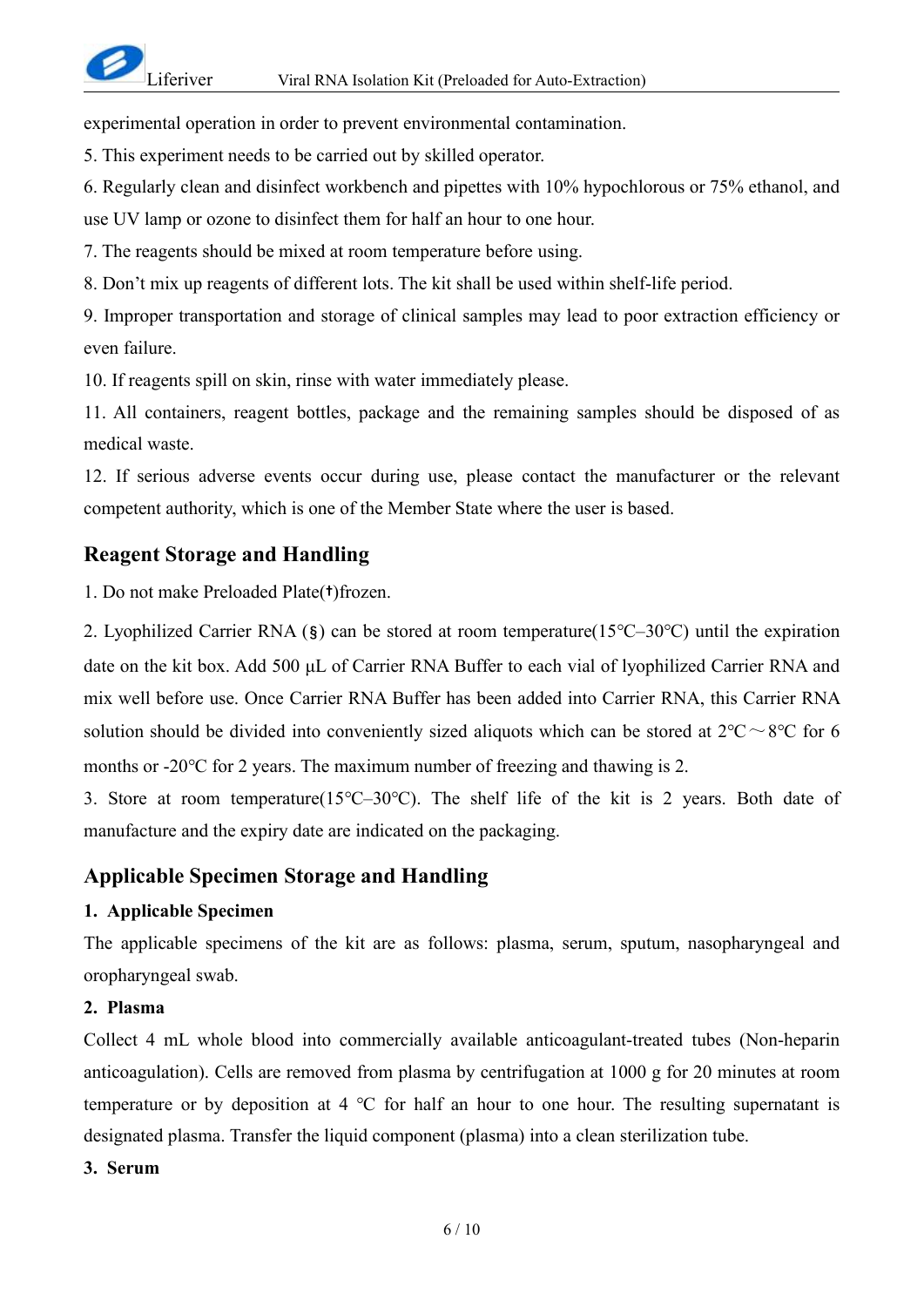

Collect 4 mL whole blood into commercially available non-anticoagulant tubes. After blood clot, cells are removed from serum by centrifugation at 1000 g for 20 minutes at room temperature or by deposition at 4 ℃ for half an hour to one hour. The resulting supernatant is designated serum. Transfer the liquid component (serum) into a clean sterilization tube.

Note: After blood collection, the separation must be accomplished in 6 hours. Recollect the blood sample if hemolysis was found. If white turbidity can be seen in plasma or serum samples, centrifugate at 15000 g for 5 minutes at 4 ℃ and transfer the plasma or serum using pipette.

#### **4. Swab specimen**

(1) If there is cell preservation solution in the sample collection tube, mix the tube by pulse-vortexing. The mixture solution is used for subsequent extraction.

(2) If there is no preservation solution in the sample collection tube, add 1 mL of normal saline to the tube, mix the tube by pulse-vortexing. The mixture solution is used for subsequent extraction.

#### **5. Sputum specimen**

Use a sterile sputum collector to collect 1-5mL of sputum from the patient and then seal it for examination. Add an equal volume of sputum treatment solution, screw tube cap tightly, mix well for a few seconds, and incubate at room temperature for 30 minutes to fully liquefy the sample. Gently flick the collector to let sputum sample concentrate at tube bottom for subsequent nucleic acid extraction.

**Specimen storage and transportation:** Samples can be transported using ice box or foam box with dry ice. Samples can be stored at  $2^{\circ}C \sim 8^{\circ}C$  for less than 3 days. With the long-term preservation, store them under -70°C and avoid repeating freezing and thawing.

#### <span id="page-6-0"></span>**Procedure**

#### **1. Reagent preparation**

(1) Proteinase K: Always mix well before use and store it at room temperature.

(2) Carrier RNA: Before first use of Carrier RNA, add 500 μL Carrier RNA Buffer to each vial of lyophilized Carrier RNA and mix well. Divide this Carrier RNA solution into conveniently sized aliquots, and store them at 2 °C ~ 8 °C for 6 months or at -20°C for 2 years. The maximum number of freezing and thawing is 2.

(3) Preloaded Plate: Centrifugation for seconds or throwing off before use to confirm the solution of E was in the bottom of the plate.

#### **2. Isolation Procedure**

#### **2.1 Procedure for fullplate (12 samples)**

(1) Take out one piece of preloaded plate and tear the aluminum foil cover carefully.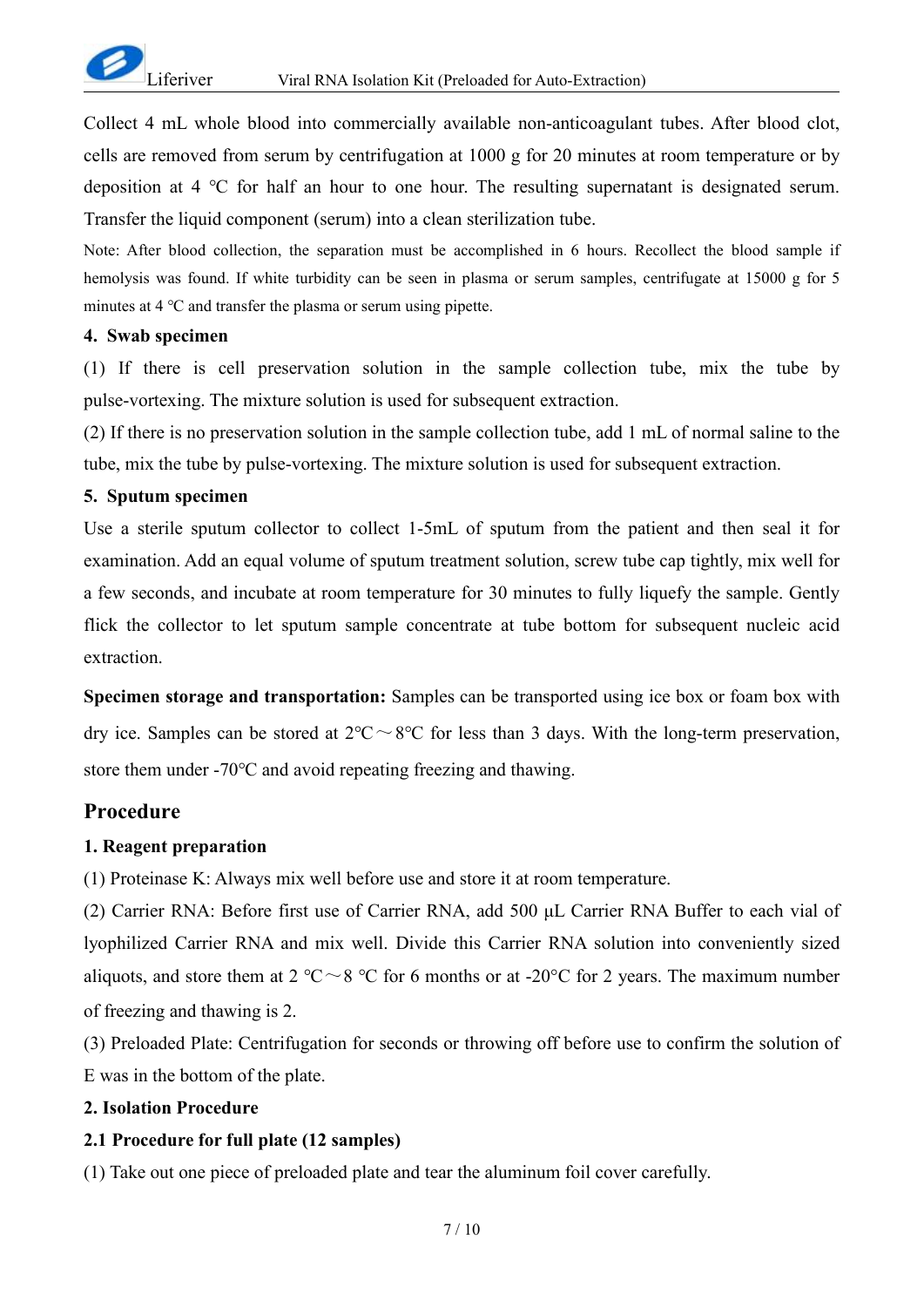(2) Add 300 μL of sample, 20 μL of Proteinase K and 6 μL of Carrier RNA into each well A1–A12 of the preloaded plate.

Note: Internal Control (IC) can be added in this step but the use of it should follow the instruction of detection kit for use of Internal Control. If necessary, Carrier RNA, Proteinase K and IC can be mixed before adding.

(3) Put the preloaded plate on the transport platform carefully, and insert the magnetic cap.

(4) According to the user manual of Automated Nucleic Acid Extraction Instrument, choose "RNA Isolation 2" program, then press "START" to run.

(5) After the program has been finished, discard the magnetic cap, take out the preloaded plate and transfer the liquid in well E1–E12 into 1.5 mL DNase/RNase-free tubes. It can be used immediately or stored at -20°C or -80°C for preservation.

#### **2.2 Procedure for Less than 12 samples**

(1) Take out one piece of preloaded plate and tear the aluminum foil carefully.

(2) Add 6 μL of Carrier RNA、20 μL of Proteinase K and 300 μL of sample into the corresponding

well A of the preloaded plate. For example, if there are totally 5 samples, add 6 μL of Carrier RNA、

20 μL of Proteinase K and 300 μL of sample into the well A1–A5 of the preloaded plate separately.

(3) Put the preloaded plate on the transport platform carefully, and insert the magnetic cap.

(4) According to the user manual of Automated Nucleic Acid Extraction Instrument, choose "RNA Isolation 2" program, then press "START" to run the test.

(5) After the program has been finished, discard the magnetic cap, take out the preloaded plate and transfer the liquid in the corresponding well E into 1.5 mL DNase/RNase-free tubes. It can be used immediately or stored at -20°C or -80°C for preservation. For example, samples are added into well A1–A5, then collect the solution in well E1–E5.

(6) Cover the preloaded plate timely with the Silicone Cover (not provided, Cat. No. OHC0143). For the second use, open the silicone cover and operate according to step (2)-(5).

Note: Do not use the same preloaded plate for more than 2 times, and the interval between 2 runs must shorter than 24 hours.

#### <span id="page-7-0"></span>**Quality Control**

According to Liferiver's ISO certified quality management system, each batch of kits is tested according to predetermined specifications to ensure consistent product quality.

#### <span id="page-7-1"></span>**Analytical Performance Characteristics**

The high-quality viral RNA isolated using the Viral RNA Isolation Kit (Preloaded for Auto-extraction) performs well in a wide range of downstream applications, including viral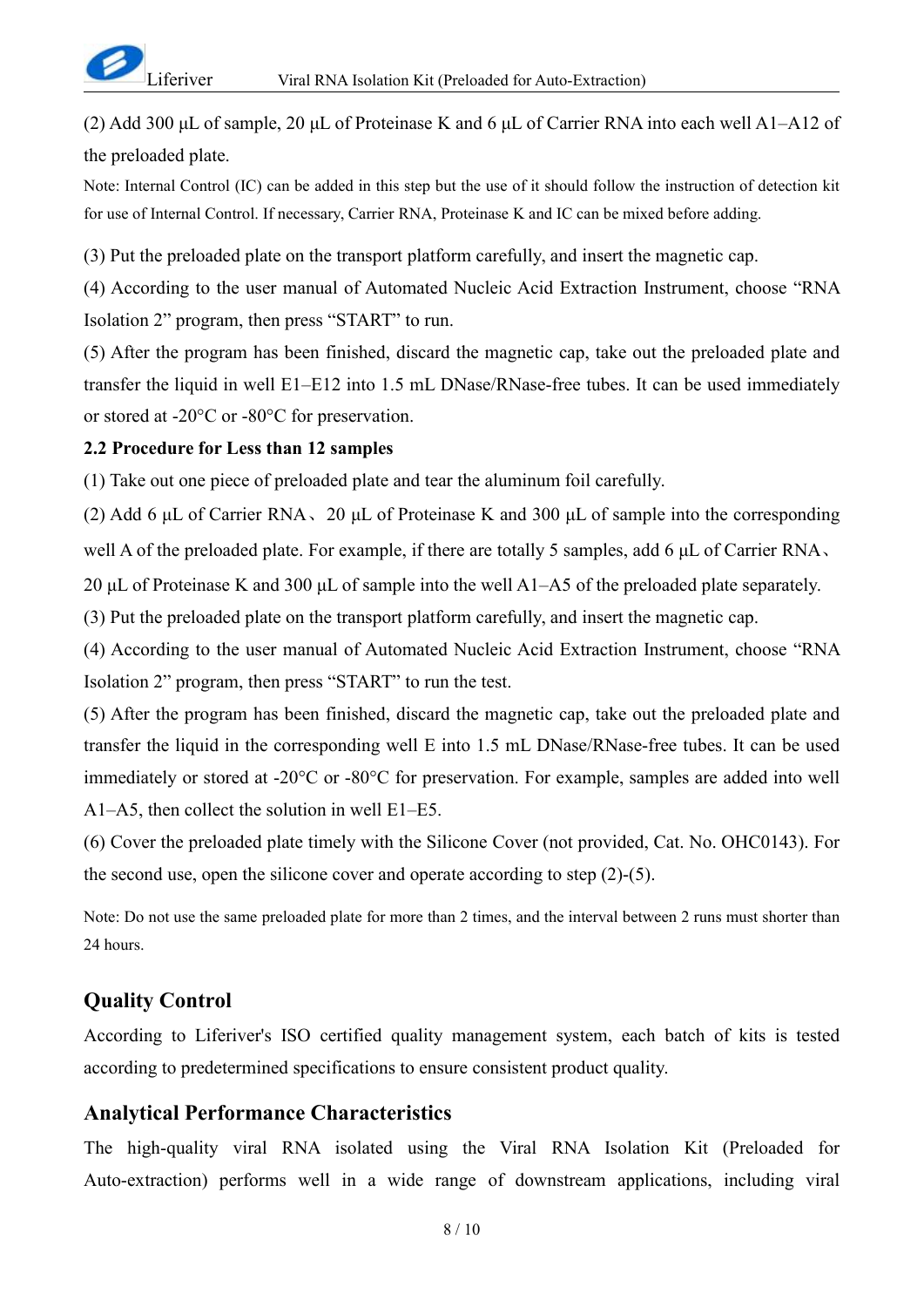

genotyping, viral epidemiology and infectious disease research. The Viral RNA Isolation Kit (Preloaded for Auto-extraction) has been successfully used to recover RNA from viruses, including SARS-CoV-2 virus. Performance of the Viral RNA Isolation Kit (Preloaded for Auto-extraction) is comparable to that achieved with the QIAamp Viral RNA Mini Kit. RNA isolation is proven from commonly used saliva collection and stabilization methods and no cross-contamination was detected. The sensitivity of the Viral RNA Isolation Kit (Preloaded for Auto-extraction) for the Extraction of plasma and serum, swab specimens and sputum specimens are no worse than that of QIAamp® Viral RNA Mini Kit. The CV of Ct value was less than 5%, and the extraction efficiency was more than 85%.

#### <span id="page-8-0"></span>**Limitations**

This kit is only suitable for the matching Automatic Nucleic Acid Extraction Instrument. If an incorrect instrument or manual extraction is used, the experimental results may be affected.

#### <span id="page-8-1"></span>**Contact Information**

Manufacturer: SHANGHAI ZJ BIO-TECH CO., LTD Address:1<sup>st</sup> Floor, Gate B, Building #20 & 1<sup>st</sup> Floor, Gate A, Building #21, 528 Ruiqing Road, Zhangjiang High-Tech Industrial East District, Shanghai, China www.liferiverbiotech.com Tel: +86-21-3468 0598 info@liferiverbiotech.com Fax: +86-21-3468 0595 E-mail:info@ liferiverbiotech.com

#### <span id="page-8-2"></span>**Symbols**

| <b>Symbol</b>               | <b>Symbol definition</b>                        |
|-----------------------------|-------------------------------------------------|
| n                           | Contains reagents sufficient for $\leq n$ tests |
|                             | Not to be used twice                            |
| <b>IVD</b>                  | In vitro diagnostic medical device              |
| <b>NON</b><br><b>TERILE</b> | Not sterilized                                  |